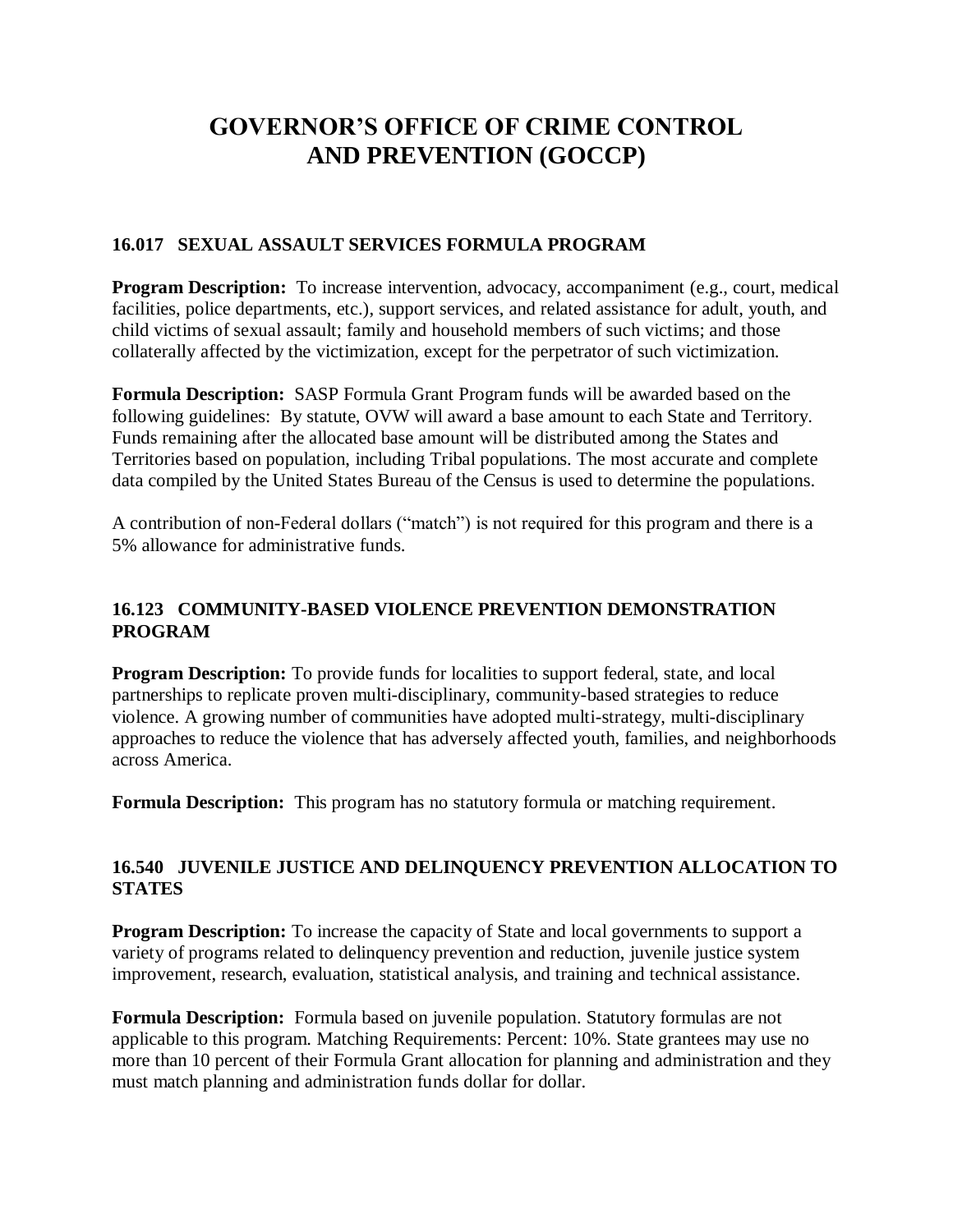## **16.550 STATE JUSTICE STATISTICS PROGRAM FOR STATISTICAL ANALYSIS CENTERS**

**Program Description:** To improve the administration of justice by encouraging the development of State-level capabilities for collecting, analyzing, utilizing, and disseminating statistical information pertaining to crime, criminal justice, sex offenses, incident based reporting, and for providing statistical information to the Federal Government for national compilations. To analyze particular criminal justice issues of current concern and significance to criminal justice practitioners, as identified by BJS in conjunction with other Office of Justice Programs components, the Justice Research and Statistics Association, and selected SAC Directors.

**Formula Description:** There is no statutory requirement for matching funds.

## **16.575 CRIME VICTIM ASSISTANCE FORMULA GRANT PROGRAM**

**Program Description:** Enacted in 1984, the Victims of Crime Act (VOCA) is the central source of federal financial support for direct services to victims of crime. VOCA is administered at the federal level through the U.S. Department of Justice, Office for Victims of Crime which annually awards a grant to each state, the District of Columbia and U.S. Territories to support victim assistance services for victims and survivors of domestic violence, sexual assault, child abuse, drunk driving, homicide, and other crimes.

The purpose of the Victims of Crime Assistance (VOCA) Program is to improve the treatment of victims of crime by providing them with the assistance and services necessary to aid their restoration after a violent criminal act, and to support and aid them as they move through the criminal justice process. Victim assistance includes services such as crisis intervention, counseling, emergency transportation to court, temporary housing and criminal justice support and advocacy.

**Formula Description:** Awards are made on the basis of population with a base amount of \$500,000 for each state.

## **16.588 VIOLENCE AGAINST WOMEN FORMULA GRANTS**

**Program Description:** To assist States, Indian tribal governments, tribal courts, State and local courts, and units of local government to develop and strengthen effective law enforcement and prosecution strategies to combat violent crimes against women, and develop and strengthen victim services in cases involving crimes against women. The Program encourages the development and implementation of effective, victim-centered law enforcement, prosecution, and court strategies to address violent crimes against women and the development and enhancement of victim services in cases involving violent crimes against women.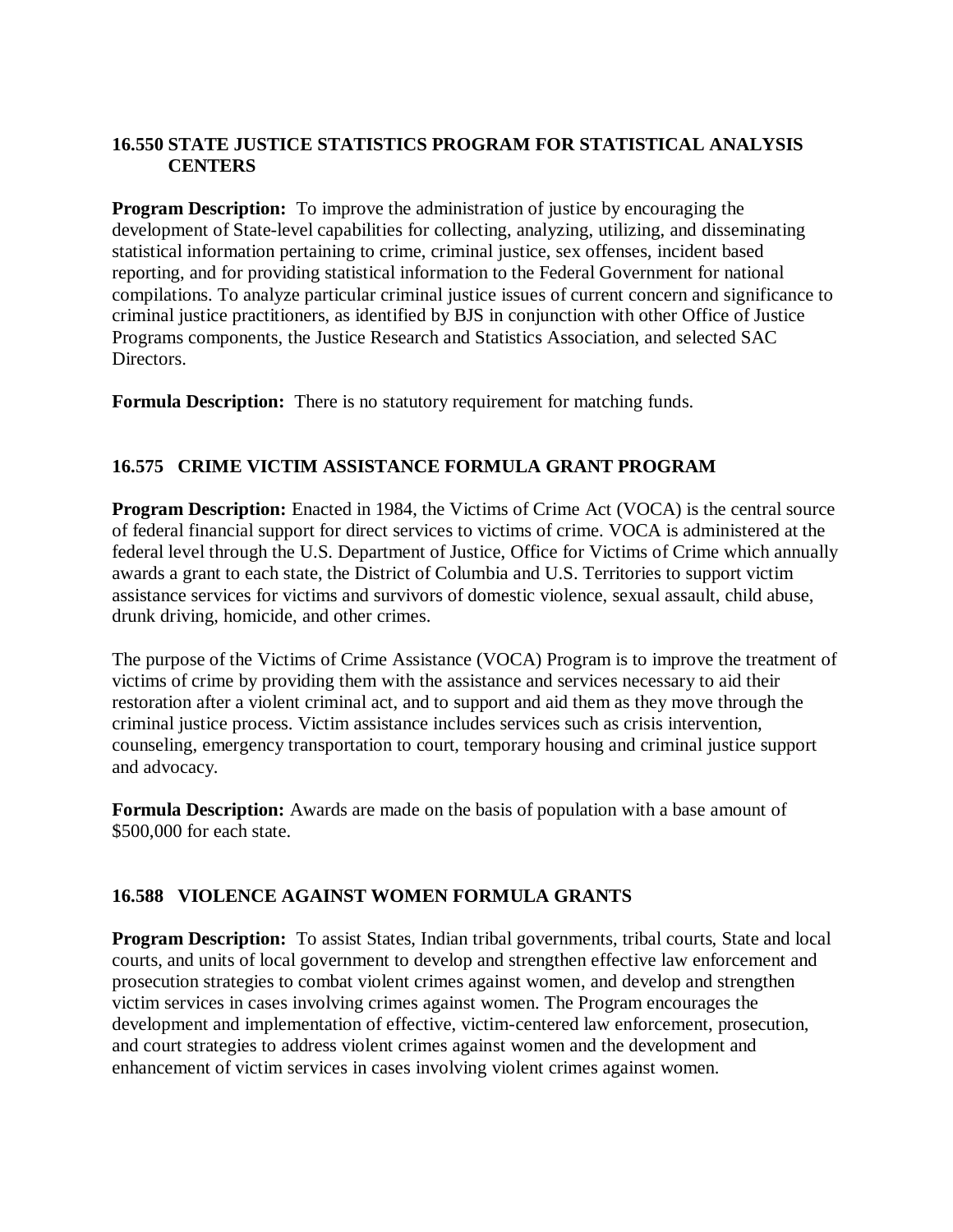**Formula Description:** The federal share of these grants may not exceed 75 percent of the total costs of the projects described in the applications. Non-profit, non-governmental victim service programs are exempt from the match. States may satisfy the 25 percent match through in-kind services.

## **16.593 RESIDENTIAL SUBSTANCE ABUSE TREATMENT FOR STATE PRISONERS**

**Program Description:** Develops and implements residential substance abuse treatment programs within state and local correctional facilities, in which prisoners are incarcerated for a period of time sufficient to permit substance abuse treatment.

**Formula Description:** This program has no statutory formula. Matching Requirements: Percent: 25.%. Grant funds are allocated to the States using the following formula: a) each participating State is allocated a base amount of 0.4 percent of the total funds available for the program; and b) the remaining funds are allocated to each participating State in the ratio its prison population bears to the total prison population of all participating States. The most recent National Prisoner Statistics collected by the Bureau of Justice Statistics will be used to make these allocations. The Federal share of a grant-funded project may not exceed 75 percent of the total costs of the project. The 25 percent matching funds must be in the form of a cash match. This program does not have MOE requirements.

# **16.609 COMMUNITY PROSECUTION & PROJECT SAFE NEIGHBORHOOD**

**Program Description:** Project Safe Neighborhoods (PSN) is a nationwide commitment and a comprehensive, strategic approach to reducing gun crime in America by networking existing local programs that target gun crime and providing those programs with additional tools and/or resources needed to reduce gun violence.

The Community Prosecution program focuses on problem solving, strategic planning, and working in partnership with the community to prevent crime and violence and improve public safety. The Community Gun Violence Prosecution program allocates resources directly to chief prosecutors across the country to improve the long-term ability of prosecution agencies to more fully address the issue of firearm-related violent crime within their jurisdictions.

**Formula Description:** This program has no statutory formula. This program has no matching requirements.

## **16.738 EDWARD BYRNE MEMORIAL JUSTICE ASSISTANCE GRANT (JAG)**

**Program Description:** The JAG Program provides states and units of local governments with critical funding necessary to support a range of program areas including law enforcement; prosecution and court programs; prevention and education programs; corrections and community corrections; drug treatment and enforcement; crime victim and witness initiatives; and planning, evaluation, and technology improvement programs.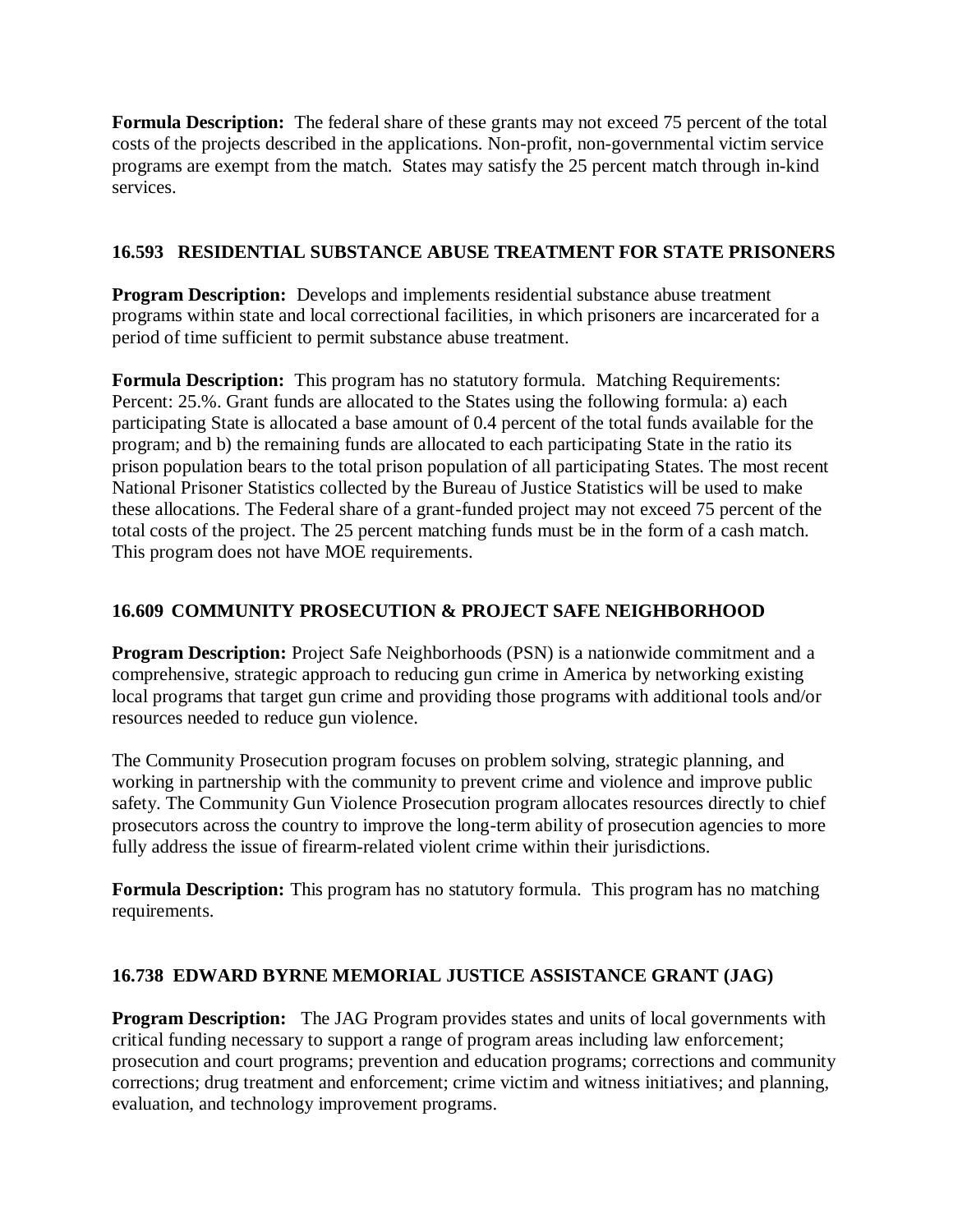**Formula Description:** JAG awards are based on a statutory formula. After each fiscal year's overall JAG funding is determined, BJA partners with the Bureau of Justice Statistics (BJS) and a four-step calculation process is used to determine award amounts (1) an initial JAG allocation for each state and territory is computed based on violent crime and population, and (2) the JAG allocation is reviewed to determine if the state or territory allocation is less than the minimum ("de minimus") award amount defined in the JAG legislation (0.25 percent of the total). If this is the case, the state or territory is funded at the minimum level, and the funds required for this are deducted from the overall pool of JAG funds, and (3) each state's final award amount is divided between state local governments at a rate of 60 and 40 percent, respectively, and (4) determining local unit of government award allocations, which are based on their proportion of the state's 3 year violent crime average.

Up to 10 percent of the JAG award, including up to 10 percent of any earned interest may be used for administrative costs.

#### **16.738 IMPROVING THE COMPLETENESS OF FIREARM BACKGROUND CHECKS THROUGH ENHANCED STATE DATA SHARING**

**Program Description:** Through the Bureau of Justice Statistics (BJS) and with the support of Congress, OJP funds the National Criminal History Improvement Program (NCHIP) and the NICS Act Record Improvement Program (NARIP).Both of these programs provide essential support and guidance to improve reporting of criminal history and related records used for background checks conducted through the Federal Bureau of Investigation's (FBI) National Instant Criminal Background Check System, or NICS, for individuals seeking to purchase certain firearms. Recent acts of violence have focused national attention on the urgent need to close several persistent information gaps remaining in the background check process. Closing these information gaps will promote more effective enforcement of our nation's existing gun laws.

**Formula Description**: BJA expects to make approximately 11 awards of no more than \$1M each. Matching requirements are not applicable to this program.

## **93.643 CHILDREN'S JUSTICE ACT COMMITTEE**

**Program Description:** To encourage States to enact reforms which are designed to improve: (a) The handling of child abuse and neglect cases, particularly cases of child sexual abuse and exploitation, in a manner which limits additional trauma to the child victim; (b) the handling of cases of suspected child abuse or neglect related fatalities; (c) the investigation and prosecution of cases of child abuse and neglect, particularly child sexual abuse and exploitation; and (d) the handling of cases involving children with disabilities or serious health-related problems who are victims of abuse or neglect.

**Formula Description:** This program has no statutory formula or matching requirements.